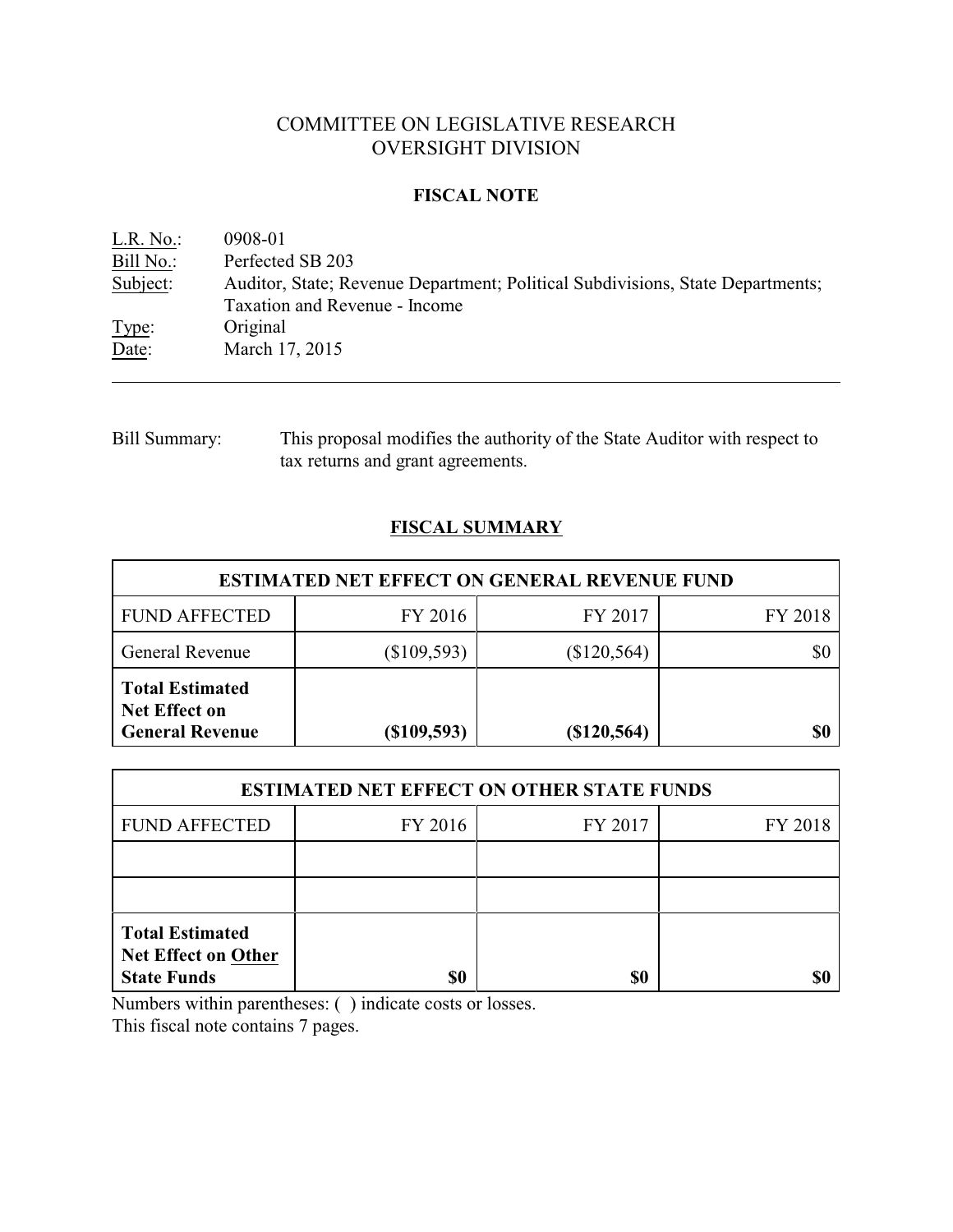L.R. No. 0908-01 Bill No. Perfected SB 203 Page 2 of 7 March 17, 2015

| <b>ESTIMATED NET EFFECT ON FEDERAL FUNDS</b>                        |         |         |         |  |
|---------------------------------------------------------------------|---------|---------|---------|--|
| <b>FUND AFFECTED</b>                                                | FY 2016 | FY 2017 | FY 2018 |  |
|                                                                     |         |         |         |  |
|                                                                     |         |         |         |  |
| <b>Total Estimated</b><br>Net Effect on All<br><b>Federal Funds</b> | \$0     | \$0     | SI)     |  |

| <b>ESTIMATED NET EFFECT ON FULL TIME EQUIVALENT (FTE)</b>    |              |         |         |  |
|--------------------------------------------------------------|--------------|---------|---------|--|
| <b>FUND AFFECTED</b>                                         | FY 2016      | FY 2017 | FY 2018 |  |
| <b>General Revenue</b>                                       | 2 FTE        | 2 FTE   |         |  |
|                                                              |              |         |         |  |
| <b>Total Estimated</b><br><b>Net Effect on</b><br><b>FTE</b> | <b>2 FTE</b> | 2 FTE   |         |  |

 $\boxtimes$  Estimated Net Effect (expenditures or reduced revenues) expected to exceed \$100,000 in any of the three fiscal years after implementation of the act.

| <b>ESTIMATED NET EFFECT ON LOCAL FUNDS</b> |         |         |         |  |
|--------------------------------------------|---------|---------|---------|--|
| <b>FUND AFFECTED</b>                       | FY 2016 | FY 2017 | FY 2018 |  |
| <b>Local Government</b>                    | \$0     | \$0     | \$0     |  |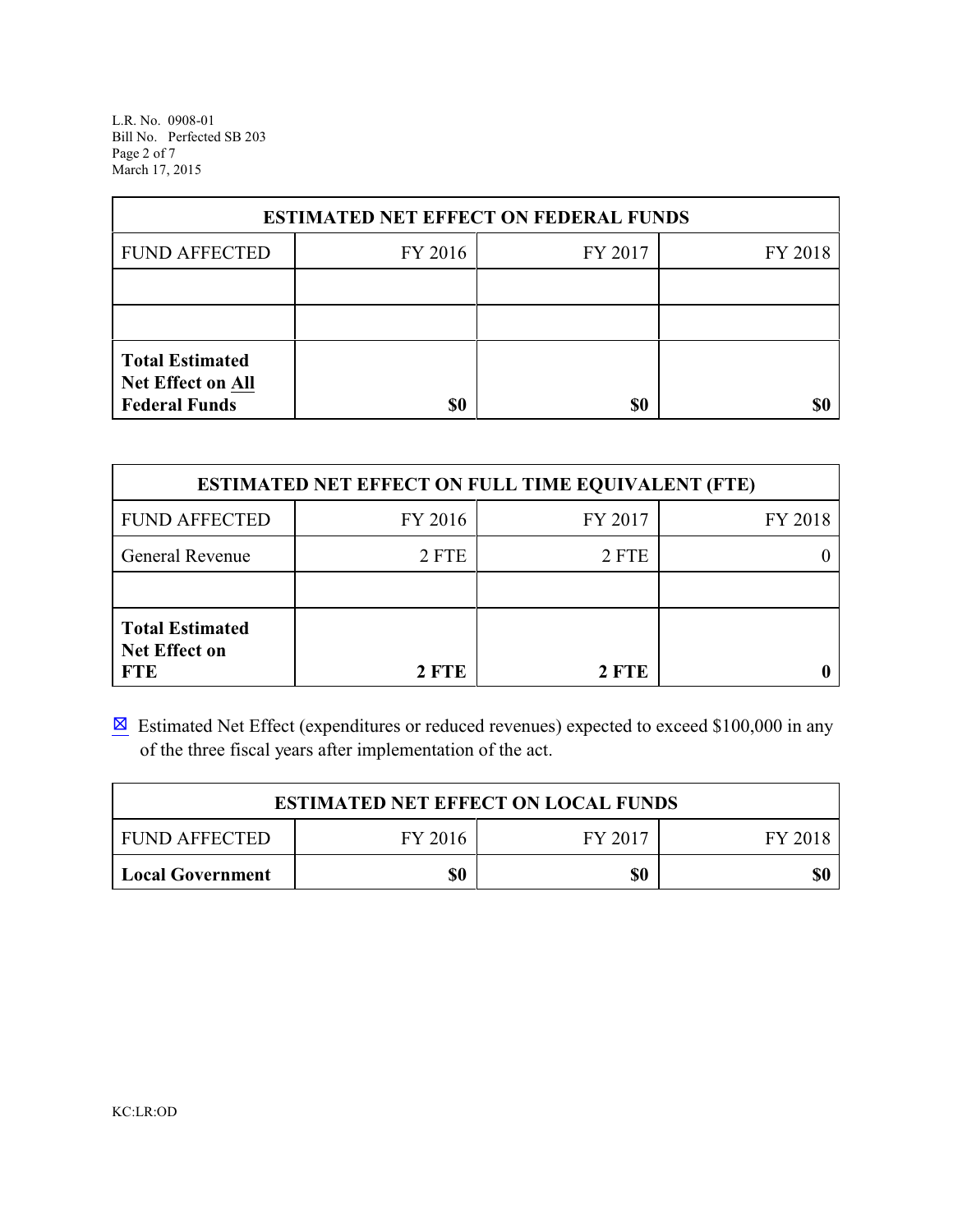L.R. No. 0908-01 Bill No. Perfected SB 203 Page 3 of 7 March 17, 2015

#### **FISCAL ANALYSIS**

### ASSUMPTION

Officials from the **Attorney General's Office**, **Department of Agriculture**, **Department of Elementary and Secondary Education**, **Department of Natural Resources**, **Department of Labor and Industrial Relations**, **Department of Public Safety** ( **Directors Office, Alcohol & Tobacco Control**, **Gaming Commission**, **Capitol Police, Missouri Highway Patrol** and the **Veterans Commission**) **Office of the Governor**, **Joint Committee on Administrative Rules**, **Joint Committee on Public Employee Retirement**, **Legislative Research**, **Missouri Lottery Commission**, **Missouri Consolidated Health Care Plan**, **Missouri Ethics Commission**, **Office of the Lieutenant Governor**, **Department of Transportation**, **Office of Prosecution Services**, **Missouri State Employee's Retirement System**, **MoDOT & Patrol Employees' Retirement System**, **Office of Administration** (**Administrative Hearing Commission)**, **Office of the State Courts Administrator**, **Office of the State Auditor**, **Missouri Senate**, **Office of the State Public Defender**, **Department of Corrections**, **Department of Revenue**, **Missouri House of Representatives**, **Department of Social Services**, **Office of the Secretary of State**, **Department of Economic Development**, **Department of Health and Senior Services**, **Department of Mental Health**, **Office of Administration** - **Division of Budget and Planning**, **Department of Higher Education**, **Department of Insurance, Financial Institutions and Professional Registration**, **Office of the State Treasurer** and the **State Tax Commission** each assume the proposal will have no fiscal impact on their respective organizations.

Officials from the **Missouri Department of Conservation (MDC)** estimated the proposed legislation would have a negative fiscal impact on the Department funds less than \$100,000 annually.

**Oversight** assumes MDC is provided with core funding to handle a certain amount of activity each year. Oversight assumes MDC could absorb the costs related to this proposal.

### *Senate Amendment 1*

Officials from the **Office of the State Courts Administrator** assume the amendment will have no fiscal impact on their organization.

In response to a similar proposal (SB 240) from this year, officials from the **Office of the State Treasurer**, the **Department of Corrections** and the **Office of the State Public Defender** each assumed the proposal will have no fiscal impact on their respective organizations.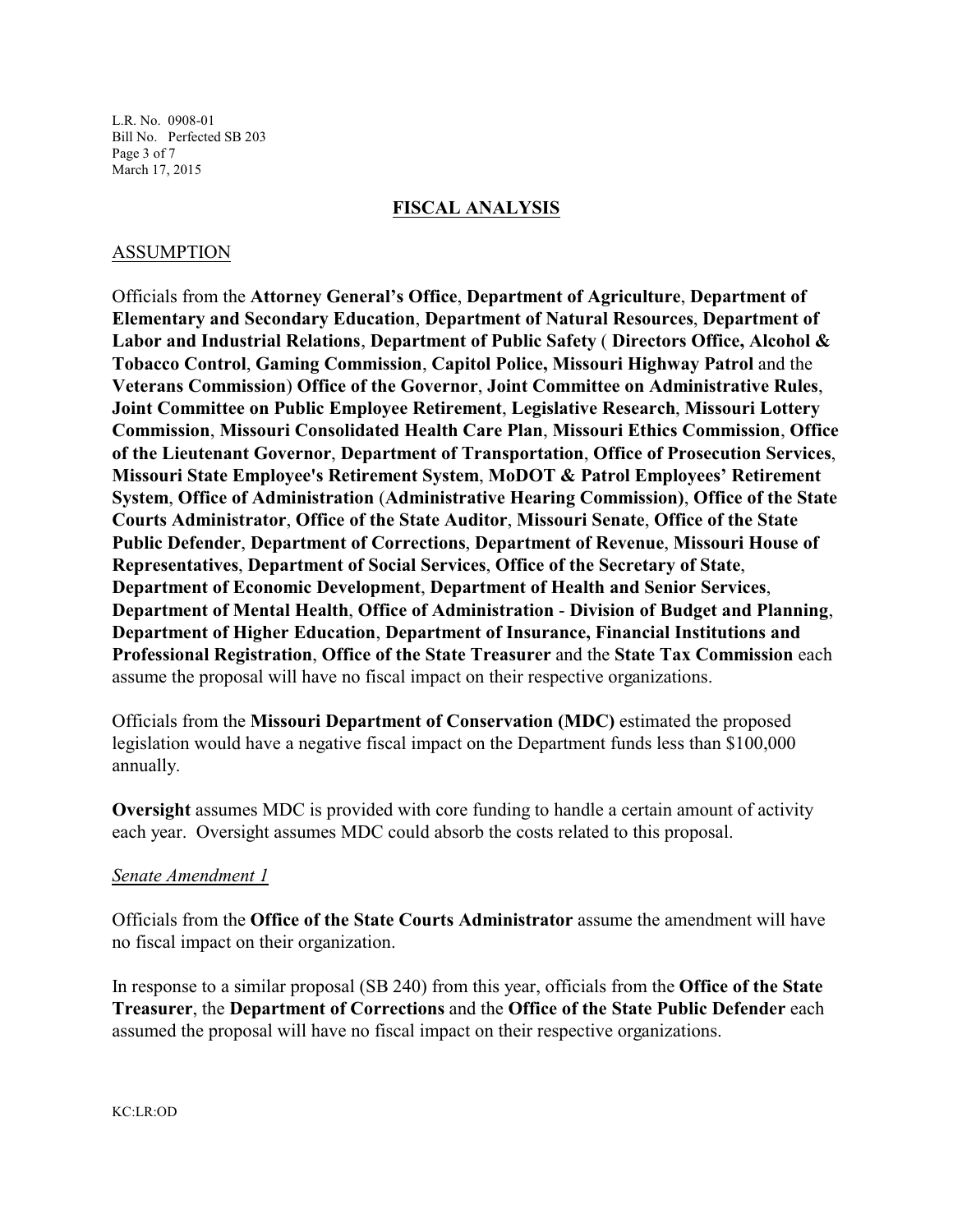L.R. No. 0908-01 Bill No. Perfected SB 203 Page 4 of 7 March 17, 2015

#### ASSUMPTION (continued)

Officials from the **Attorney General's Office** assume any potential cost arising from this proposal can be absorbed with existing resources.

In response to a similar proposal from last year (SB 61), officials from the **Office of Prosecution Services** assumed the proposal would have no fiscal impact on their organization.

Officials from the **Office of the State Auditor (SAO)** estimate that the required duties in relation to this proposal would require 2 FTE to perform this one-time comparison between the cost of the death penalty cases and first-degree murder cases in which the death penalty is not sought. One FTE would be at the Senior Auditor level and one FTE would be at the Staff Auditor I level.

**Oversight** assumes that this proposal would require the SAO to research and compare the costs of 1<sup>st</sup> degree murder death penalty cases with those in which the death penalty was not sought. Since the report must be completed by June 30, 2017, Oversight will assume no costs in FY `18.

| FISCAL IMPACT - State Government                             | FY 2016                       | FY 2017       | FY 2018         |
|--------------------------------------------------------------|-------------------------------|---------------|-----------------|
| <b>GENERAL REVENUE</b>                                       | $(10 \text{ Mo.})$            |               |                 |
| Cost - SAO                                                   |                               |               |                 |
| <b>Personal Service</b>                                      | $(\$65,088)$                  | $(\$78,887)$  | \$0             |
| <b>Fringe Benefits</b>                                       | $(\$33,849)$                  | $(\$41,025)$  | \$0             |
| <b>Expense and Equipment</b>                                 | (\$10,656)                    | $(\$652)$     | <u>\$0</u>      |
| Total Cost - SAO                                             | (\$109,593)                   | (\$120,564)   | $\frac{$0}{$0}$ |
| FTE Change - SAO                                             | 2 FTE                         | 2 FTE         |                 |
| <b>ESTIMATED NET EFFECT TO THE</b><br><b>GENERAL REVENUE</b> | $($ \$109,593)                | ( \$120, 564) | <u>\$0</u>      |
| Estimated Net FTE Change to the General<br>Revenue Fund      | 2 FTE                         | 2 FTE         | 0 FTE           |
| FISCAL IMPACT - Local Government                             | FY 2016<br>$(10 \text{ Mo.})$ | FY 2017       | FY 2018         |
|                                                              | <u>so</u>                     | <u>so</u>     | <u>so</u>       |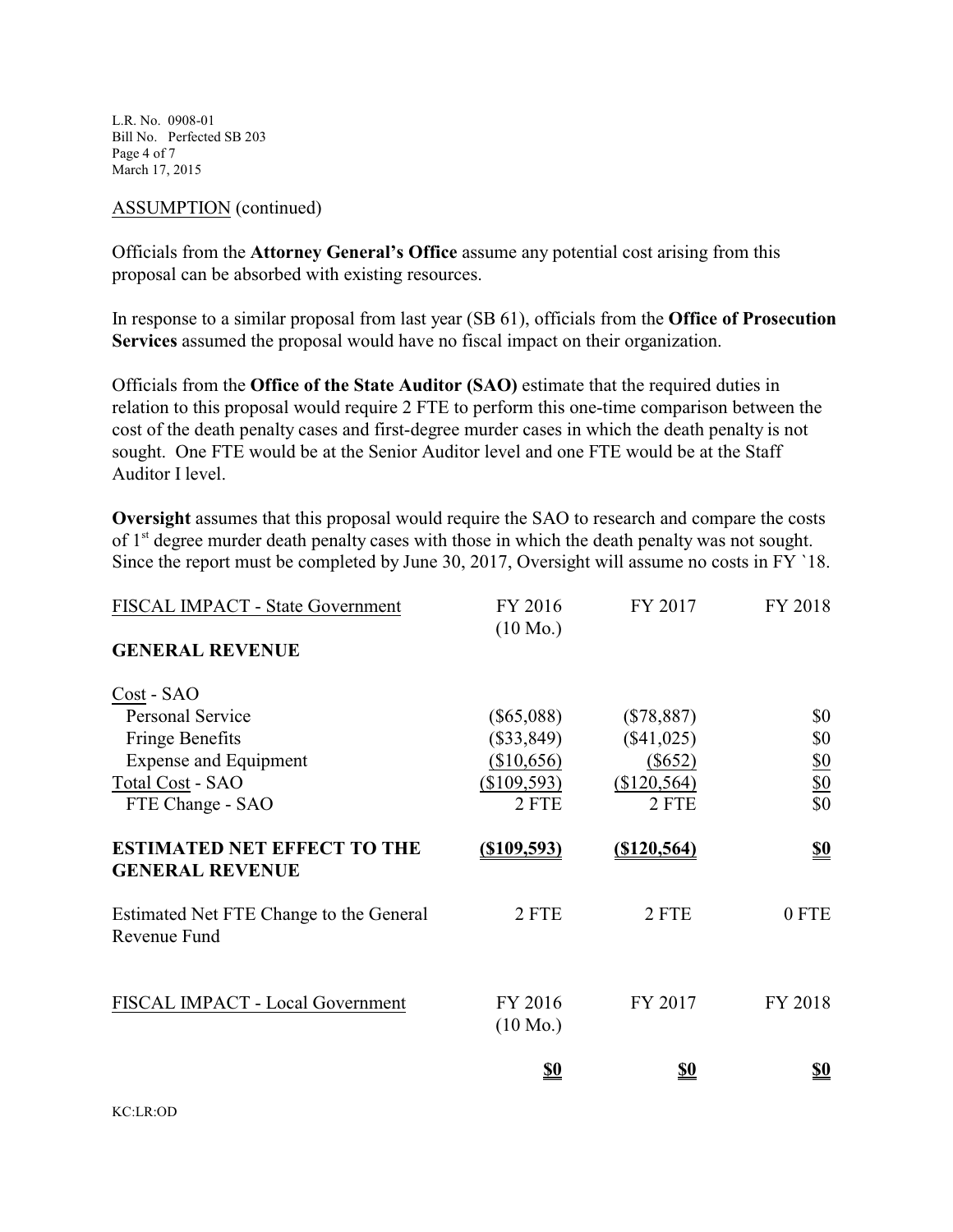L.R. No. 0908-01 Bill No. Perfected SB 203 Page 5 of 7 March 17, 2015

### FISCAL IMPACT - Small Business

No direct fiscal impact to small businesses would be expected as a result of this proposal.

#### FISCAL DESCRIPTION

This act modifies the extent to which the Auditor may examine state tax returns by removing a provision allowing the Auditor to use and disclose information related to overdue tax debts. Grant agreements entered into as a result of grants received by state agencies and political subdivisions shall include language describing the Auditor's authority to examine and inspect property, equipment and facilities purchased with the grant money.

Senate Amendment 1 requires the State Auditor to make a one-time report on the costs of administering the death penalty. As part of the report, the auditor must compare the costs estimated by the Auditor to be related to cases in which the death penalty is sought and is imposed to the costs for cases in which the death penalty is not sought and the defendant is sentenced to life without parole and cases in which the death penalty is sought, but not imposed. The results must be reported to the Governor, General Assembly, and the Missouri Supreme Court by June 30, 2017.

This legislation is not federally mandated, would not duplicate any other program and would not require additional capital improvements or rental space.

#### SOURCES OF INFORMATION

Attorney General's Office Department of Agriculture Department of Economic Development Department of Economic Development Public Service Commission Department of Elementary and Secondary Education Department of Higher Education Department of Social Services Department of Insurance, Financial Institutions and Professional Registration Department of Mental Health Department of Natural Resources Department of Labor and Industrial Relations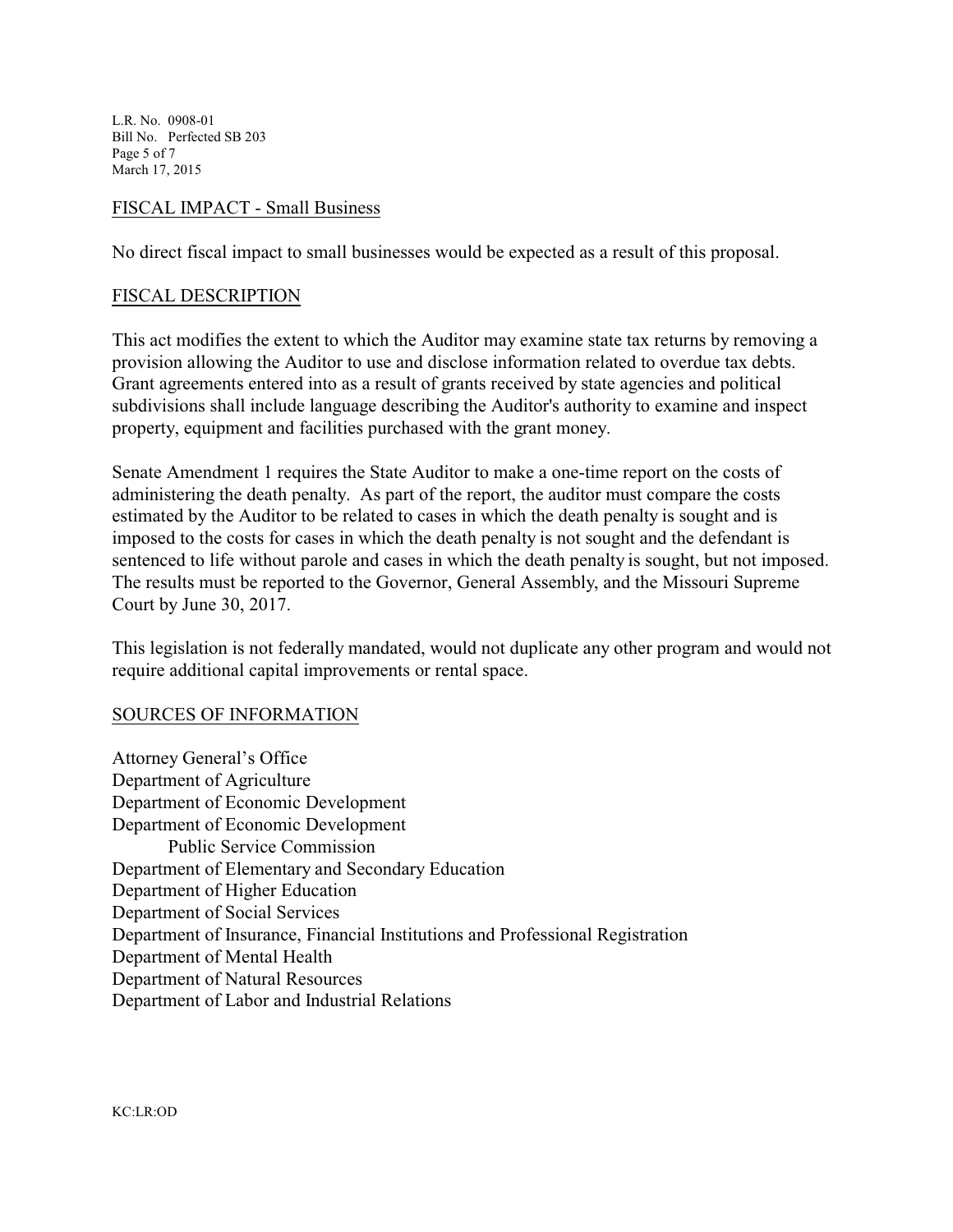L.R. No. 0908-01 Bill No. Perfected SB 203 Page 6 of 7 March 17, 2015

#### SOURCES OF INFORMATION (continued)

Department of Public Safety Alcohol & Tobacco Control Gaming Commission Missouri National Guard Veterans Commission Missouri Highway Patrol Office of the Director Department of Revenue Department of Social Services Office of the Governor Joint Committee on Administrative Rules Joint Committee on Public Employee Retirement Legislative Research Missouri Lottery Commission Missouri Consolidated Health Care Plan Missouri Ethics Commission Missouri House of Representatives Office of the Lieutenant Governor Department of Transportation Office of Prosecution Services Missouri State Employee's Retirement System MoDOT & Patrol Employees' Retirement System Office of Administration Office of Administration Administrative Hearing Commission Office of Administration - Budget and Planning Office of the State Courts Administrator Office of the State Auditor Missouri Senate Office of the State Public Defender Office of the State Treasurer State Tax Commission

Michy Wilson

KC:LR:OD